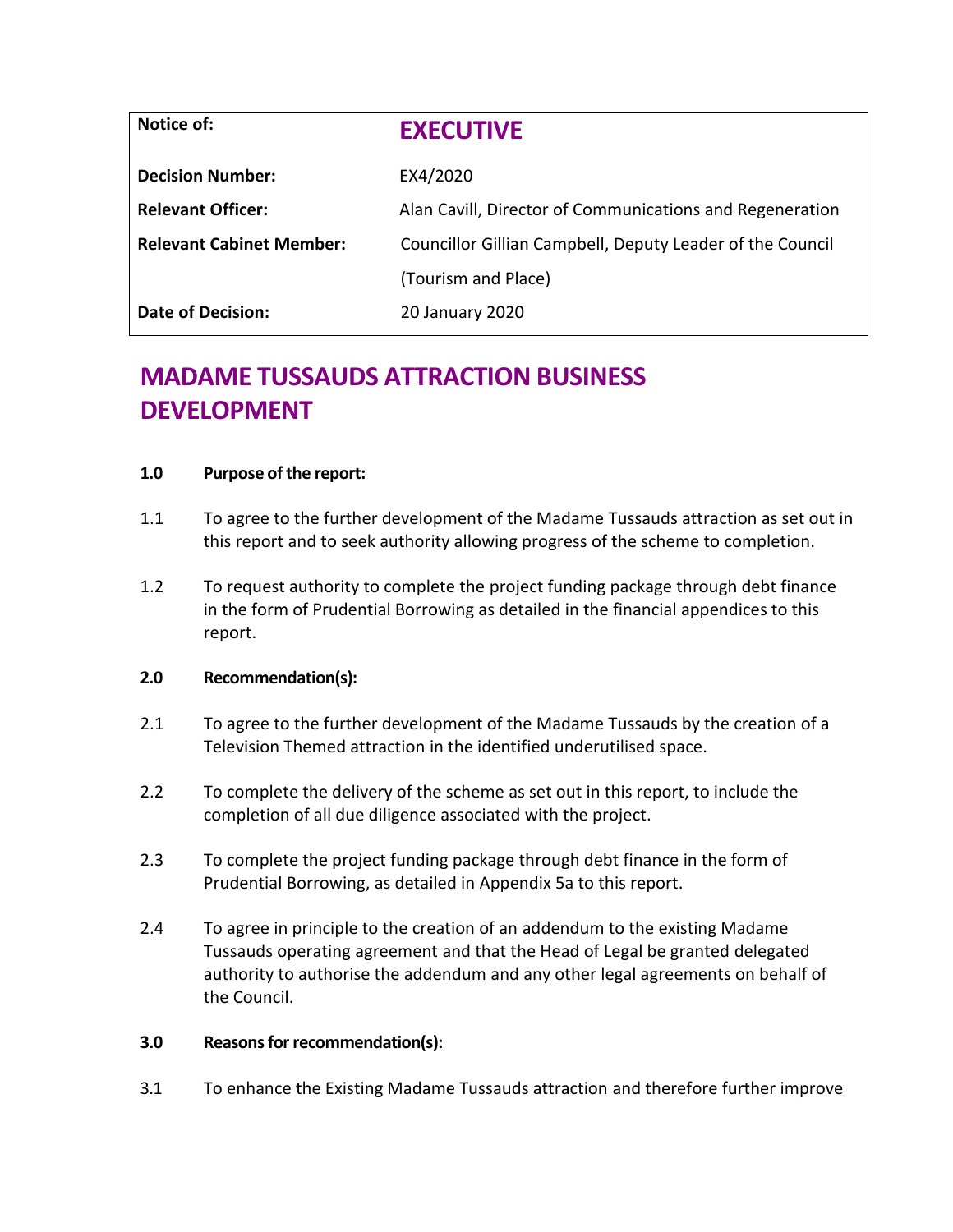the economically important tourism sector, significantly contributing toward attaining the Council's vision of Blackpool being the UK's number one family resort with a thriving economy that supports a happy and healthy community who are proud of this unique town.

| 3.2a | Is the recommendation contrary to a plan or strategy adopted or | No. |
|------|-----------------------------------------------------------------|-----|
|      | approved by the Council?                                        |     |

- 3.2b Is the recommendation in accordance with the Council's approved budget? Yes
- 3.3 Other alternative options to be considered:

Do nothing. The area of the building proposed for redevelopment does not currently align fully with the vision of the Council for Blackpool, of being the UK's number one family resort with a thriving economy that supports a happy and healthy community who are proud of this unique town.

#### **4.0 Council Priority:**

4.1 The relevant Council Priority is: "The economy: Maximising growth and opportunity across Blackpool".

# **5.0 Background Information**

- 5.1 It has been identified that an area of underutilised space exists within the Council owned building occupied by the Madame Tussauds attraction.
- 5.2 An analysis of the optimal use of this space has revealed the opportunity for a Television Themed attraction linked directly to the existing Madame Tussauds experience.
- 5.3 Should authority to proceed be granted, the venture would be operated by Merlin Entertainments (Blackpool) Limited. The attraction will contain interactive elements including photograph opportunities and other activities along with merchandise, and follow the business model associated with the existing, highly successful, Madame Tussauds attraction.
- 5.4 An addendum to the existing Madame Tussauds operating agreement would be put in place and this governance arrangement offers the benefit of sharing economies of scale with the existing attraction whilst providing assurance with regard to the quality of the product.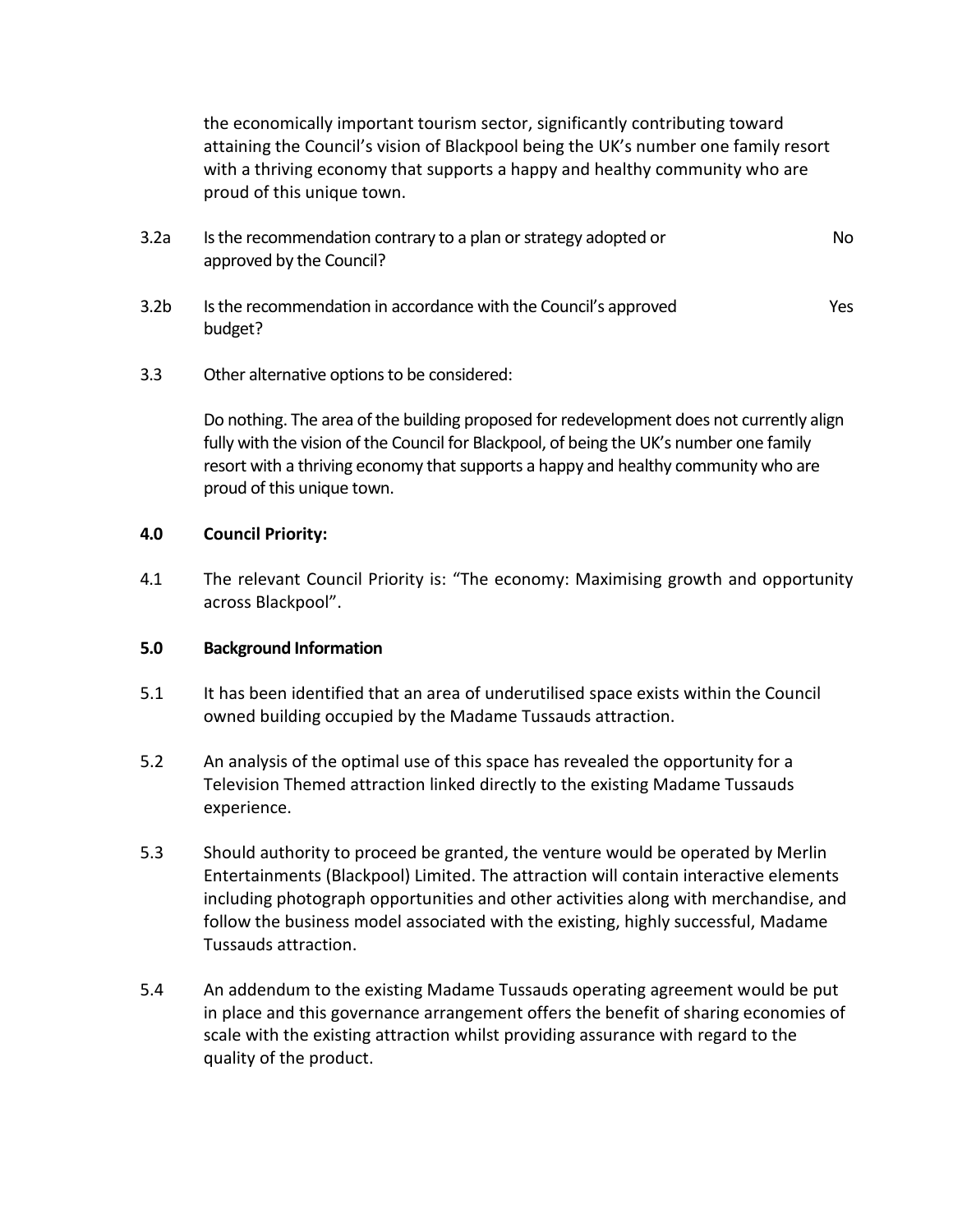- 5.5 It is planned the new experience will open for the 2020/21 summer season with development work to the unit and attraction contents to commence in January 2020 should authority to proceed be provided. The timing of the investment is critical in order to allow the new attraction to open and trade for May 2020.
- 5.6 The authority sought through this report will allow completion of the project as set out at 5.1 to 5.5 above, in addition to assembling the associated debt financing in the form of Prudential Borrowing.
- 5.7 Attached at Appendix 5a, to the Executive report, is the extensive budget estimate that enables the scheme to be financially viable. The costings would however undermine the Council's position in continuing negotiations so at the time of publication this document is not for publication by virtue of Paragraph 3 of Part 1 of Schedule 12A of the Local Government Act 1972.
- 5.8 Does the information submitted include any exempt information? No

# 5.9 **List of Appendices:**

Appendix 5a Financial estimates – Commercially sensitive information.

# **6.0 Legal considerations:**

- 6.1 The Council's contracting and commissioning procedures will apply when entering into the addendum to the existing Madame Tussauds Operating Agreement and the contract will be developed in consultation with the Council's Legal Services team.
- **7.0 Human Resources considerations:**
- 7.1 None.

# **8.0 Equalities considerations:**

8.1 None.

# **9.0 Financial considerations:**

- 9.1 The total capital cost of this project is £700,000. It is planned for this scheme to be funded via Prudential Borrowing.
- 9.2 Table 1 below sets out the debt repayment estimates in summary form. Analysis of the forecast business plan confirms financing costs will be met through new,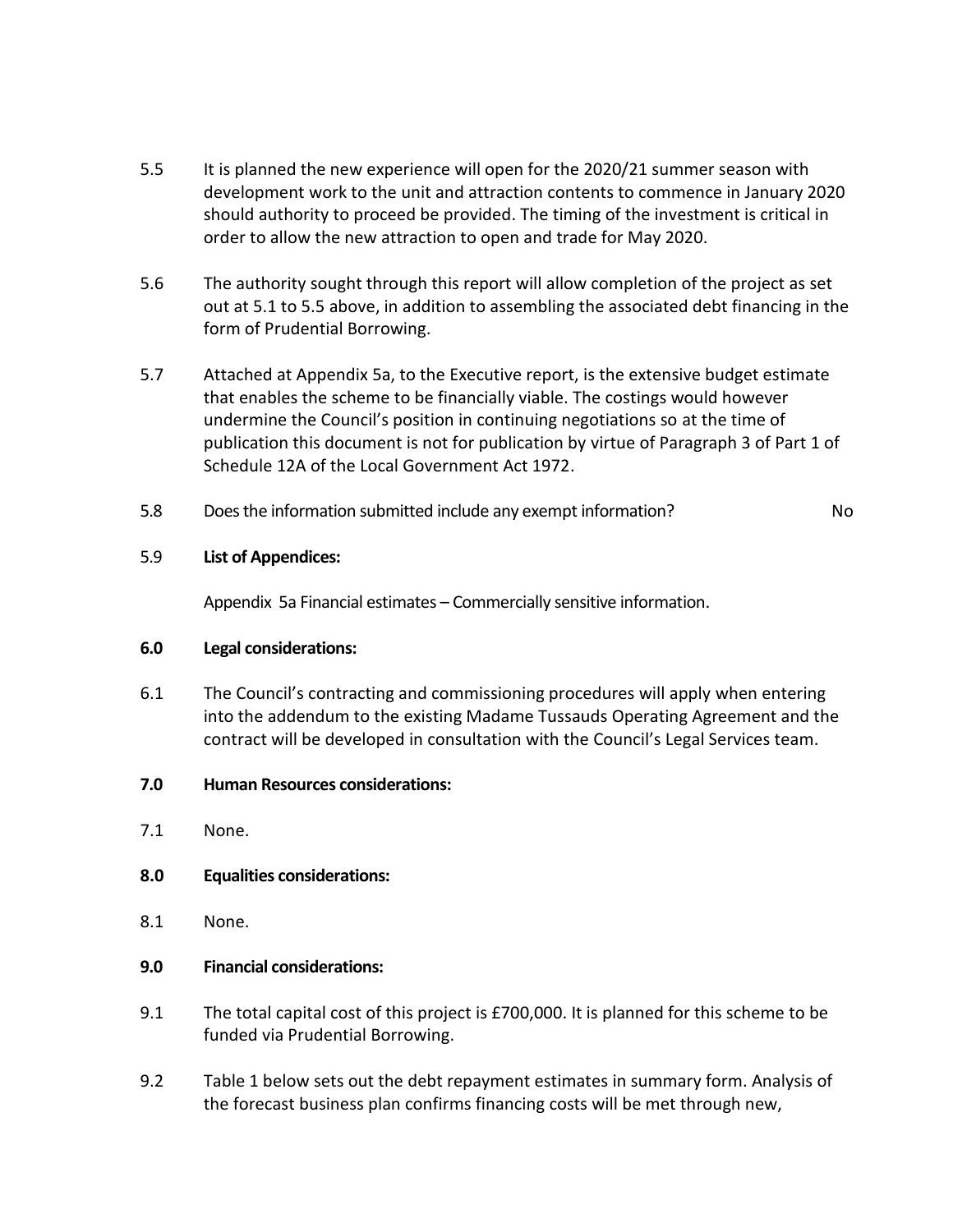incremental business, generated as a direct result of the project.

#### **Table 1 - Estimated Debt repayments Summary**

£'000's

| <b>IYear</b> |     |    | ۔  |    |    | 10<br>հ - | $\tau$ otal |
|--------------|-----|----|----|----|----|-----------|-------------|
| Debt finance | 102 | 99 | 95 | 92 | 89 | 398       | <b>07F</b>  |
| <b>COSTS</b> | TNT |    |    |    |    |           | 01J         |

#### **10.0 Risk management considerations:**

10.1 A number of robust financial, performance and risk management controls and measures will be implemented as part of the delivery of this scheme. These will continue to be maintained throughout the development in order to help manage project risk considerations.

#### **11.0 Ethical considerations:**

11.1 None.

# **12.0 Internal/ External Consultation undertaken:**

12.1 Consultation has taken place with internal departments on the requirements set out in this report.

#### **13.0 Background papers:**

- 13.1 None.
- **14.0 Key decision information**:

| 14.1 | Is this a key decision?                                             | Yes    |
|------|---------------------------------------------------------------------|--------|
| 14.2 | If so, Forward Plan reference number:                               | 1/2018 |
| 14.3 | If a key decision, is the decision required in less than five days? | N/A    |
| 14.4 | If yes, please describe the reason for urgency:                     |        |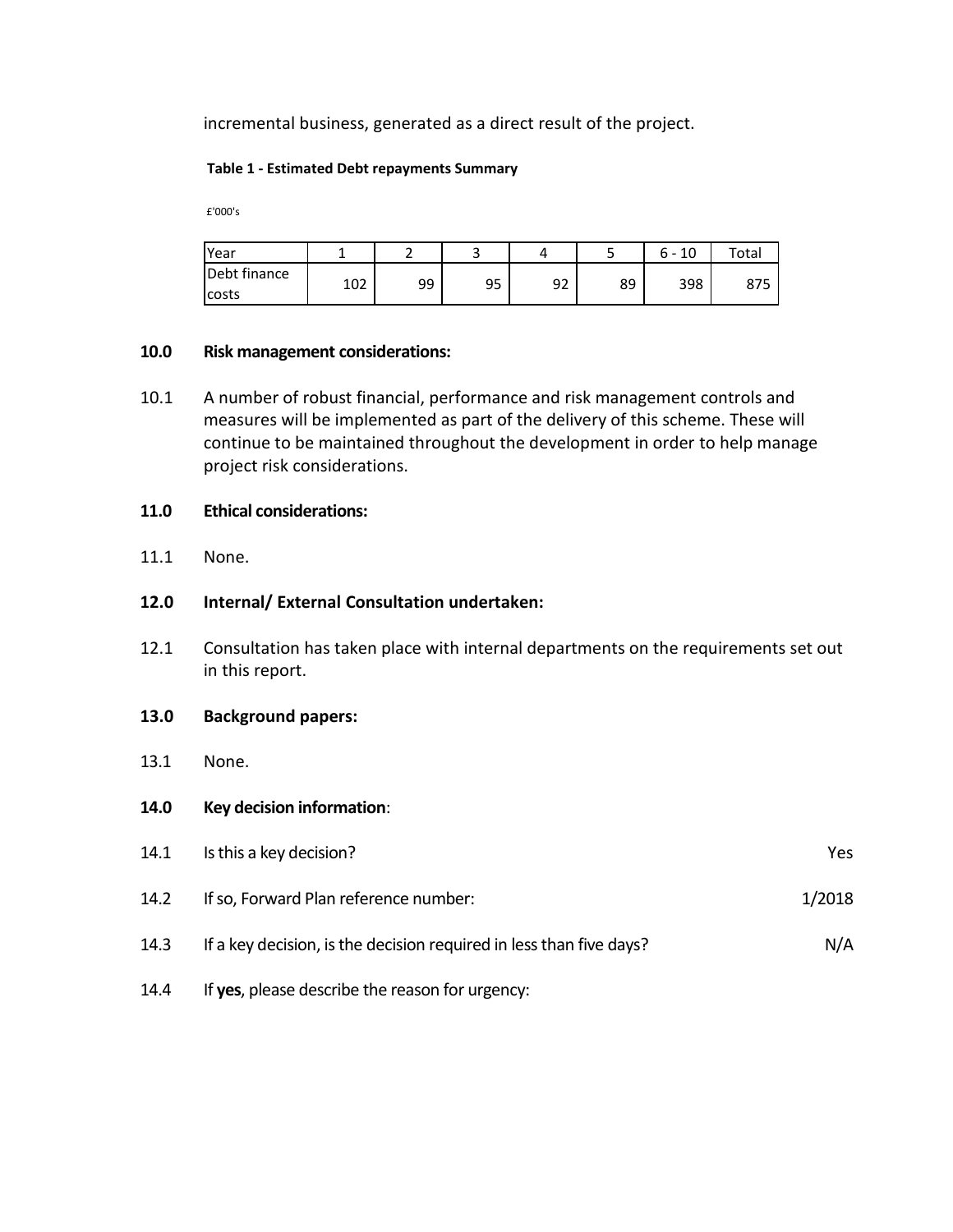#### **15.0 Call-in information:**

15.1 Are there any grounds for urgency, which would cause this decision to be exempt from the call-in process? No was a set of the call-in process?

15.2 If **yes**, please give reason:

#### **TO BE COMPLETED BY THE HEAD OF DEMOCRATIC GOVERNANCE**

#### **16.0 Scrutiny Committee Chairman (where appropriate):**

Date informed: 10 January 2020 Date approved:

- **17.0 Declarations of interest (if applicable):**
- 17.1 None.

#### **18.0 Executive decision:**

- 18.1 The Executive resolved as follows:
	- 1. To agree that Appendix 5a, to the Executive report, Financial estimates is not for publication by virtue of Paragraph 3 of Part 1 of Schedule 12A of the Local Government Act 1972
	- 2. To agree to the further development of the Madame Tussauds by the creation of a Television Themed attraction in the identified underutilised space.
	- 3. To complete the delivery of the scheme as set out in this report, to include the completion of all due diligence associated with the project.
	- 4. To complete the project funding package through debt finance in the form of Prudential Borrowing, as detailed in Appendix 5a to this report.
	- 5. To agree in principle to the creation of an addendum to the existing Madame Tussauds operating agreement and that the Head of Legal be granted delegated authority to authorise the addendum and any other legal agreements on behalf of the Council.